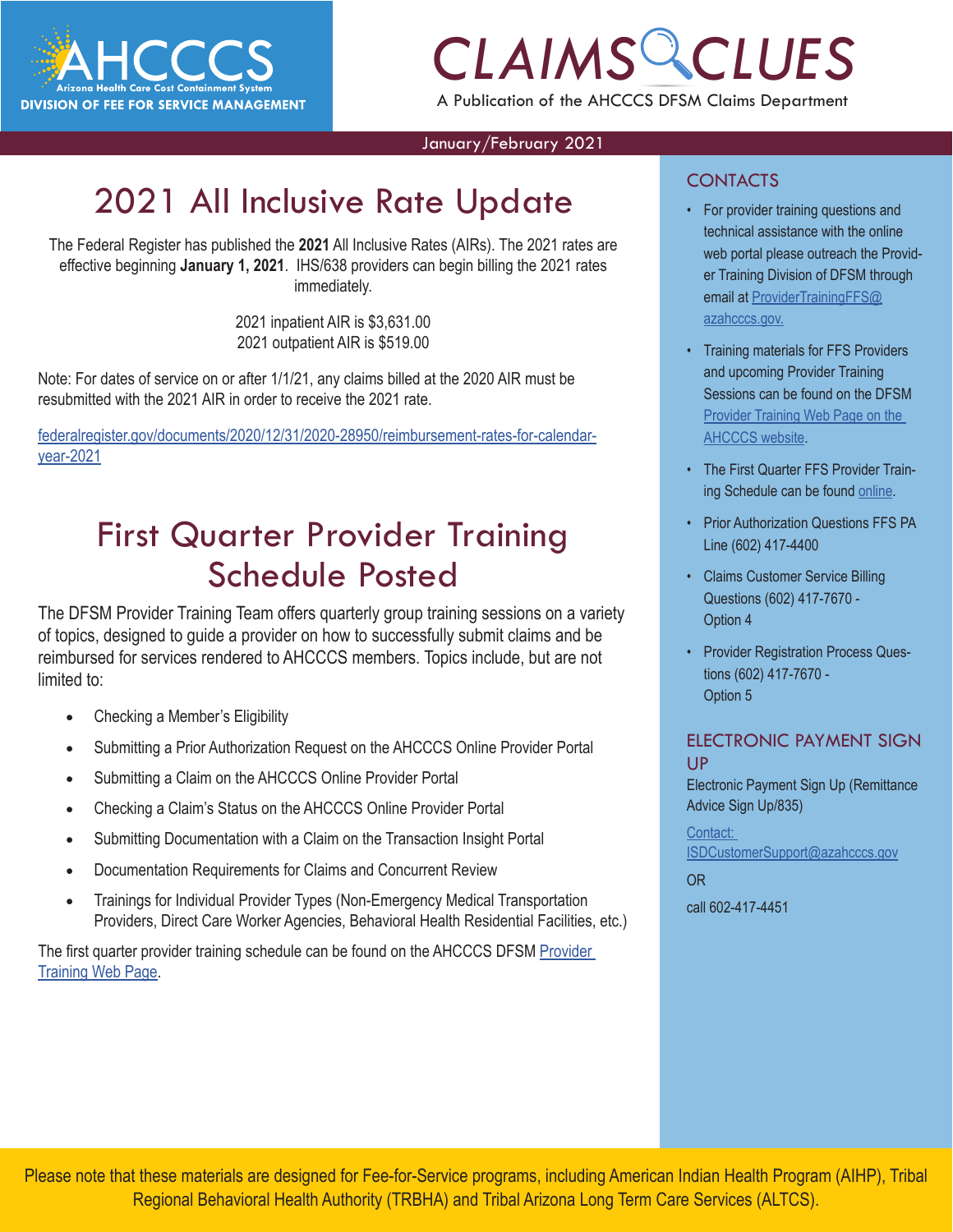# *CLAIMS CLUES* **<sup>2</sup>**

### Vaccination Memos for Providers

The Flu Vaccine Memo, Pharmacy AIR Reimbursement Guidance for the Administration of the Flu Vaccine Memo, and the Billing Guidelines for IHS and 638 Providers Regarding COVID 19 Vaccine Administration can be found on the DFSM Provider Training Web Page at the below links.

[Flu Vaccine Administration For Members 3 Years Through 18 Years](https://www.azahcccs.gov/Resources/Downloads/DFMSTraining/2020/FluVaccineMemo.pdf)  [Of Age.](https://www.azahcccs.gov/Resources/Downloads/DFMSTraining/2020/FluVaccineMemo.pdf)

[Pharmacy AIR Reimbursement for the Flu Vaccine Administration.](https://www.azahcccs.gov/Resources/Downloads/DFMSTraining/2020/PharmacyAIR_ReimbursementForTheFluVaccineAdministration.pdf)

[Billing Information for COVID-19 Vaccine Administration Fees for](https://www.azahcccs.gov/Resources/Downloads/DFMSTraining/2020/IHS638COVID19VaccineAdminBillingGuidelines.pdf)  [Members 16 Years of Age and Older for the Pfizer Vaccine and 18](https://www.azahcccs.gov/Resources/Downloads/DFMSTraining/2020/IHS638COVID19VaccineAdminBillingGuidelines.pdf)  [Years of Age and Older for the Moderna Vaccine.](https://www.azahcccs.gov/Resources/Downloads/DFMSTraining/2020/IHS638COVID19VaccineAdminBillingGuidelines.pdf) 

## COVID-19 Information

AHCCCS is responding to an outbreak of respiratory illness, called COVID-19, caused by a novel (new) coronavirus. Health officials urge good hand washing hygiene, covering coughs, and staying home if you are sick.

On March 11, Governor Doug Ducey issued a [Declaration of](https://azgovernor.gov/sites/default/files/declaraton_0.pdf)  [Emergency](https://azgovernor.gov/sites/default/files/declaraton_0.pdf) and an [Executive Order](https://azgovernor.gov/sites/default/files/eo_2020-07.pdf) regarding the COVID-19 outbreak in Arizona, and subsequent [Executive Orders](https://azgovernor.gov/executive-orders) with further administrative actions.

On March 17, 2020, AHCCCS [submitted a request](https://azahcccs.gov/Resources/Federal/PendingWaivers/1135.html) to the Centers for Medicare and Medicaid Services (CMS) to waive certain

Medicaid and KidsCare requirements in order to ensure ongoing access to care over the course of the COVID-19 outbreak. As of March 23, AHCCCS has received federal approval to implement programmatic changes to help ensure access to health care for vulnerable Arizonans.

To address Medicaid-related questions from providers and contractors about COVID-19, AHCCCS has developed a list of Frequently Asked Questions Regarding Coronavirus Disease 2019 (COVID-19), updated regularly as more information becomes available.

#### **[COVID-19 FAQs](https://azahcccs.gov/AHCCCS/AboutUs/covid19FAQ.html)**

Learn how to protect yourself and stop the spread of COVID-19. Visit [azdhs.gov/COVID19](https://azdhs.gov/covid19) and [cdc.gov/COVID19](https://www.cdc.gov/covid19).

If you are an AHCCCS member who is experiencing flu-like symptoms, please call the 24-hour Nurse Line for your health plan (listed below):

#### 24-Hour Nurse Line Numbers by Health Plan

| <b>Health Plan</b>                   | <b>Nurse Line Number</b> |
|--------------------------------------|--------------------------|
| Arizona Complete Health (ACC & RBHA) | 1-866-534-5963           |
| Banner (ACC & LTC)                   | 1-888-747-7990           |
| Care1st                              | 1-800-746-3163           |
| Magellan                             | 1-800-424-5891           |
| Mercy Care (ACC & LTC)               | 1-800-624-3879           |
| Mercy Care (RBHA)                    | 1-800-564-5465           |
| UnitedHealthcare (ACC & LTC)         | 1-877-440-0255           |
| Health Choice Arizona (ACC & RBHA)   | 1-855-458-0622           |
| <b>CMDP</b>                          | 1-800-201-1795           |
| <b>DDD AIHP</b>                      | 1-844-770-9500           |